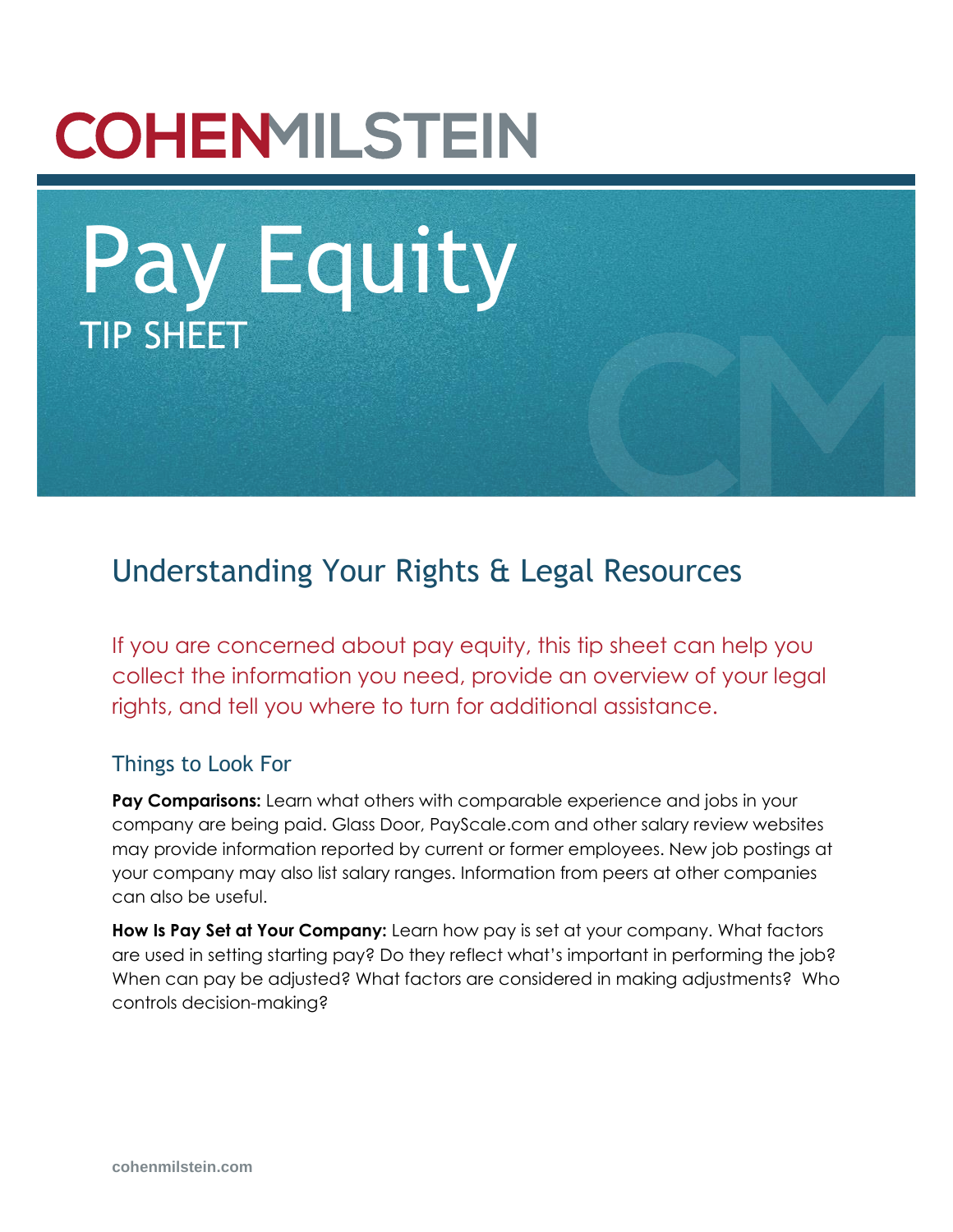Powerful Advocates. Meaningful Results.

#### **Be Aware:**

- Pay differences may arise at time of hire. Sometimes a new employer may base their salary offer on your last salary – that's a red flag.
- Pay differences at time of hire may also be caused by slotting women into lowerlevel positions at hire than men with comparable qualifications.
- Pay disparities also arise in awards of bonuses and stock options, where differences may be even larger than with salary.
- Annual reviews and pay raises may exacerbate or create pay differences. Sometimes pay raises are based on evaluation systems that may disadvantage women.

### Informal Steps to Take

- Collect as much information as you can about pay ranges in your company and industry.
- Ask your manager about benchmarks for your compensation in your annual review
- Seek assistance from your work sponsors to correct any pay disparities impacting you.
- Learn how best to negotiate for what you want. While equal pay should not depend on negotiation, it's one of the tools you may find helpful. For example, [AnitaB.org](https://careercenter.anitab.org/career-resources/library/?category=3&subcategory=5), a non-profit organization that helps women in the tech sector, offers salary negotiation workshops.
- Encourage employers to conduct rigorous pay equity audits and make changes based on the results. Salesforce, for example, has been recognized as a leader in that respect, as cited by *Wired,* "[How Salesforce Closed the Pay Gap Between Men](https://www.wired.com/story/how-salesforce-closed-pay-gap-between-men-women/)  [and Women,](https://www.wired.com/story/how-salesforce-closed-pay-gap-between-men-women/)" (Oct. 15, 2019) and *Inc.,* "[How to Fix Gender Inequality at Your Company,](https://www.inc.com/sophie-downes/salesforce-cindy-robbins-gender-pay-gap-equity-parity-salary-compensation.html)  [From the HR Exec Who Helped Close Salesforce's Pay Gap](https://www.inc.com/sophie-downes/salesforce-cindy-robbins-gender-pay-gap-equity-parity-salary-compensation.html)," (Sept. 12, 2019).

### Know Your Rights

#### **Title VII Protections**

- Prohibits discrimination in every aspect of employment, including compensation, on many grounds including sex, race, religion. Other statutes cover age discrimination or disability discrimination.
- Some claims require proof of intent to discriminate, while others require only identification of a specific practice that appears neutral, but which disproportionately disadvantages women, and cannot be justified.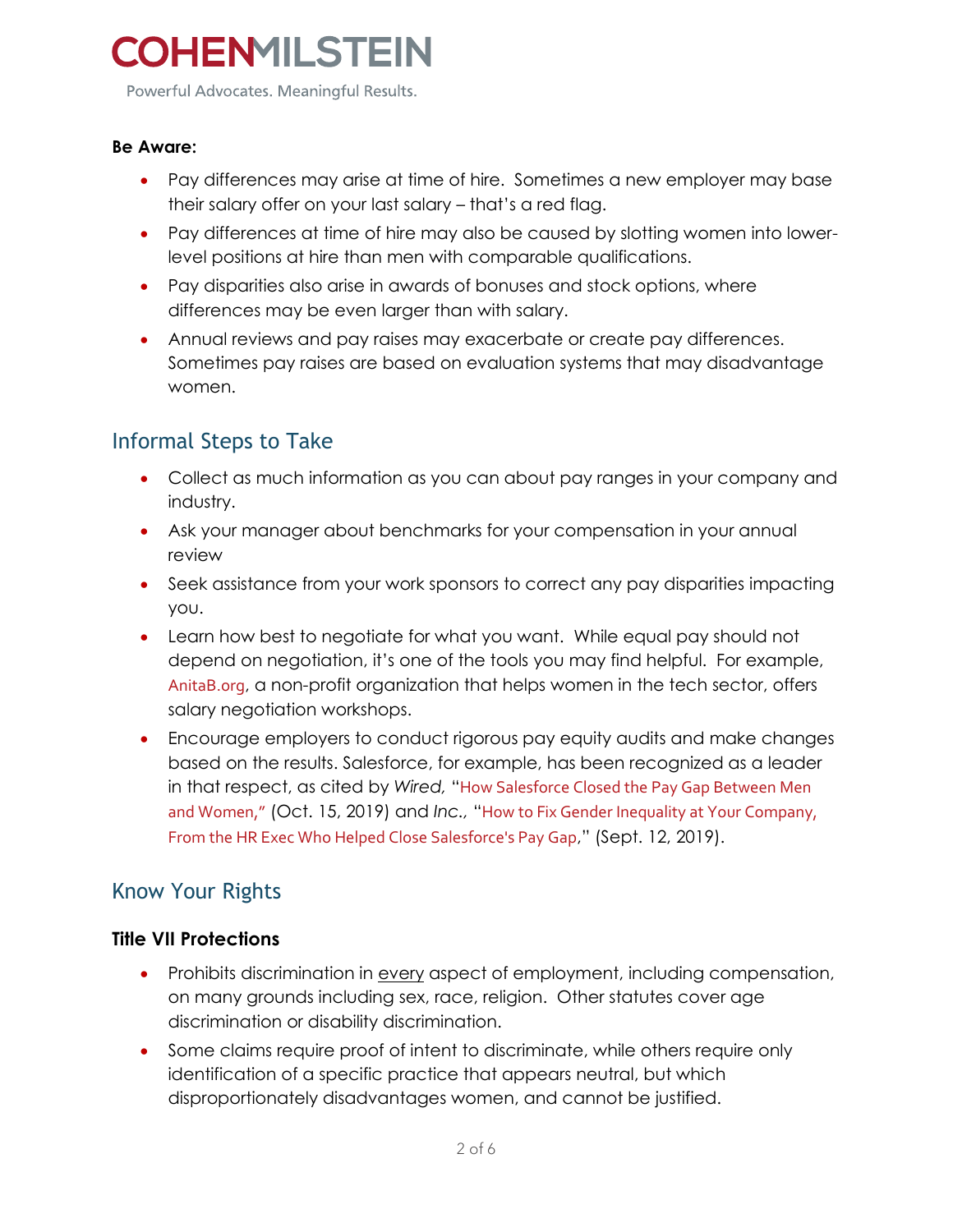Powerful Advocates. Meaningful Results.

- Requires that you file a charge with the EEOC or parallel state agency as a first step before you can go to court.
- The deadline to file a charge can be as short as 180 days from the discriminatory event, but you have 300 days when your state or local municipality has an enforcement agency that enforces a parallel state law against discrimination. Thus, in most states, including California, Washington, Illinois, New York, Massachusetts, and Texas you have 300 days to file your charge.

#### **Equal Pay Act Protections**

- The federal Equal Pay Act (EPA) prohibits paying employees of different sex differently if they do equal work on jobs which require equal skill, effort, and responsibility, in the same establishment. (Pay differentials based on productivity, seniority, merit, or other job-related factor other than sex are permitted.) No proof of intent to discriminate is required.
- You must file an EPA case in court within two years of the paycheck challenged, or in three years if a willful violation is proved.
- Many states have their own equal pay statutes, which often have provisions better than the federal Equal Pay Act.

#### **Individual & Class Actions**

- Each of these claims can be pursued by an individual on behalf of herself, or by one or a few women on behalf of a class of "similarly situated" women.
- Class actions focus on an employer's pattern of compensating women less. Relief includes changes to the system, how compensation will be decided going forward, in addition to money for the class
- Individual cases focus on the individual plaintiff; courts may exclude evidence of how others were similarly affected; relief is usually money, but no change in system.

#### **Sharing Salary Information – Important Protections**

- Many employers prohibit or discourage employees from sharing salary information with each other. It's important to know your right to discuss pay information with your colleagues.
- Some states explicitly forbid employers from prohibiting employees from discussing their wages with other employees, including in Massachusetts, New York, Illinois, California and Washington.
- These state's laws prohibit employers from retaliating against an employee for disclosing the employee's own wages or inquiring about or discussing the wages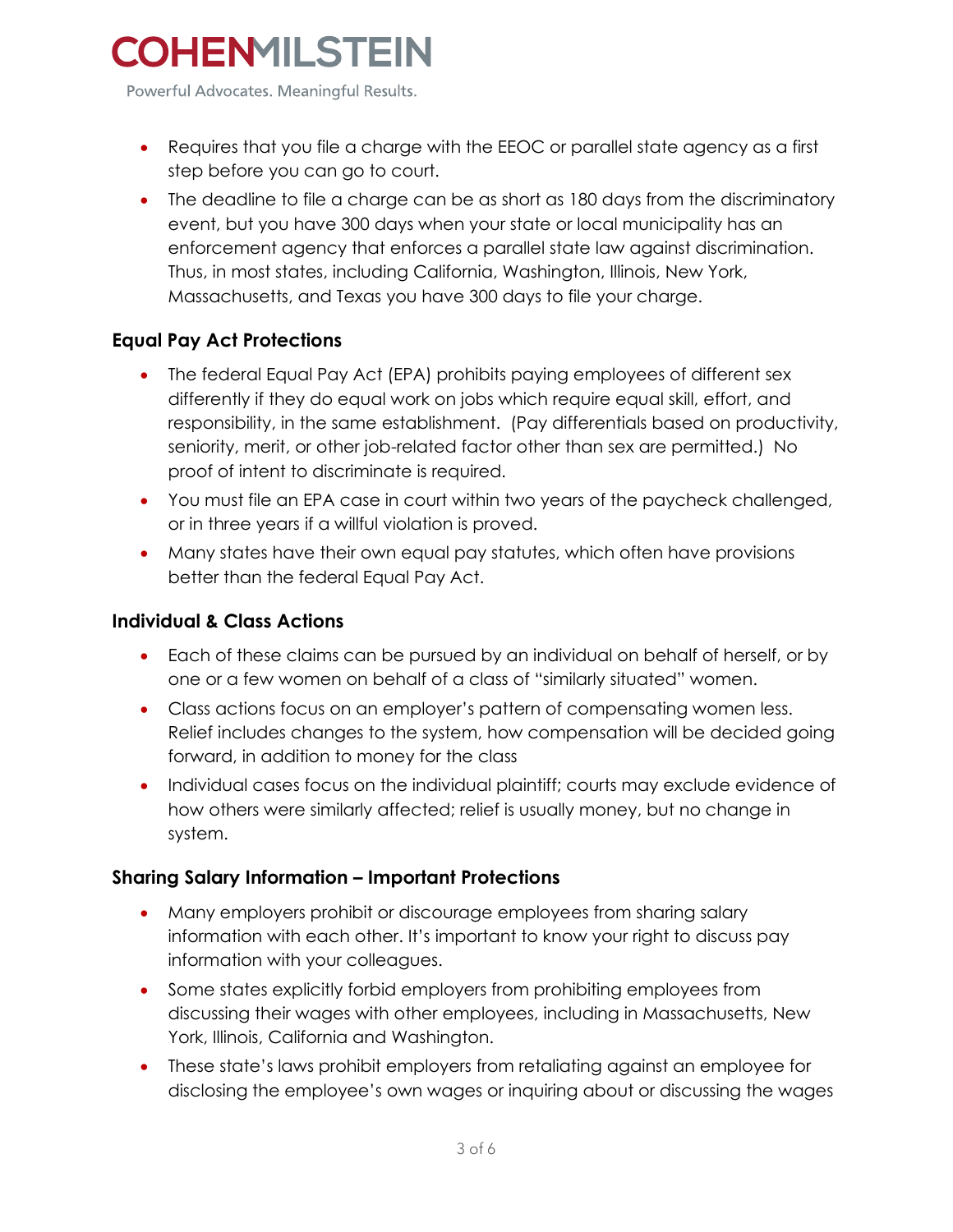Powerful Advocates. Meaningful Results.

of another employee, as long as they do not reveal information about others that they obtained because of particular job responsibilities, such as in HR.

- Even better, some states now require employers to provide information about the salary range for jobs.
	- o Colorado was the first, requiring that both internal and external job postings list the salary range.
	- o Washington just adopted a similar provision that takes effect January 1, 2023, but already has on the books a law requiring that such information be provided to any applicant who requests it, as does California.
	- o Beginning May 15, 2022, New York City also requires job postings to list salary ranges
- Federal law offers some protections for discussing pay with co-workers but excludes managers. Enforcement is not as robust and proceeds through the National Labor Relations Board. See:
	- o [National Labor Relations Board](https://www.nlrb.gov/about-nlrb/rights-we-protect/your-rights/your-rights-to-discuss-wages)  Your Right to Discuss Wages
	- o [National Labor Relations Board](https://www.nlrb.gov/about-nlrb/what-we-do/investigate-charges)  Investigated Charges

#### **Prohibitions on Using Prior Salary to Set Pay**

- Just as important as making sure you have information you need about salary, is making sure your prospective employer does not use information about your prior salary to offer you a lower pay rate than it would otherwise at your new job.
- The legal trend has been for courts to find that employers cannot rely upon prior pay in defending a claim of pay discrimination. See *Rizo v. Yovino*, 950 F.3d 1217 (9th Cir. 2020) (*en banc*); *Aldrich v. Randolph Central School District*, 963 F.2d 520, 525 (2d Cir. 1992).
- Many states, including Illinois and New York, specifically prohibit employers from asking applicants to disclose their salary history. Some also prohibit relying on prior salary even if disclosed voluntarily. For example:
	- o **California:** Employers cannot rely on or ask for prior salary in deciding whether to make an offer or what salary to offer. If the applicant does disclose their salary history voluntarily and without prompting, the employer may not rely on that information in determining the applicant's salary.
	- o **Massachusetts:** The law prohibits employers from asking either an applicant or their prior employer about prior pay or requiring that an applicant's prior pay meet any particular criteria. Even if prior pay is volunteered, the employer cannot rely upon such prior pay as a defense to an equal pay claim.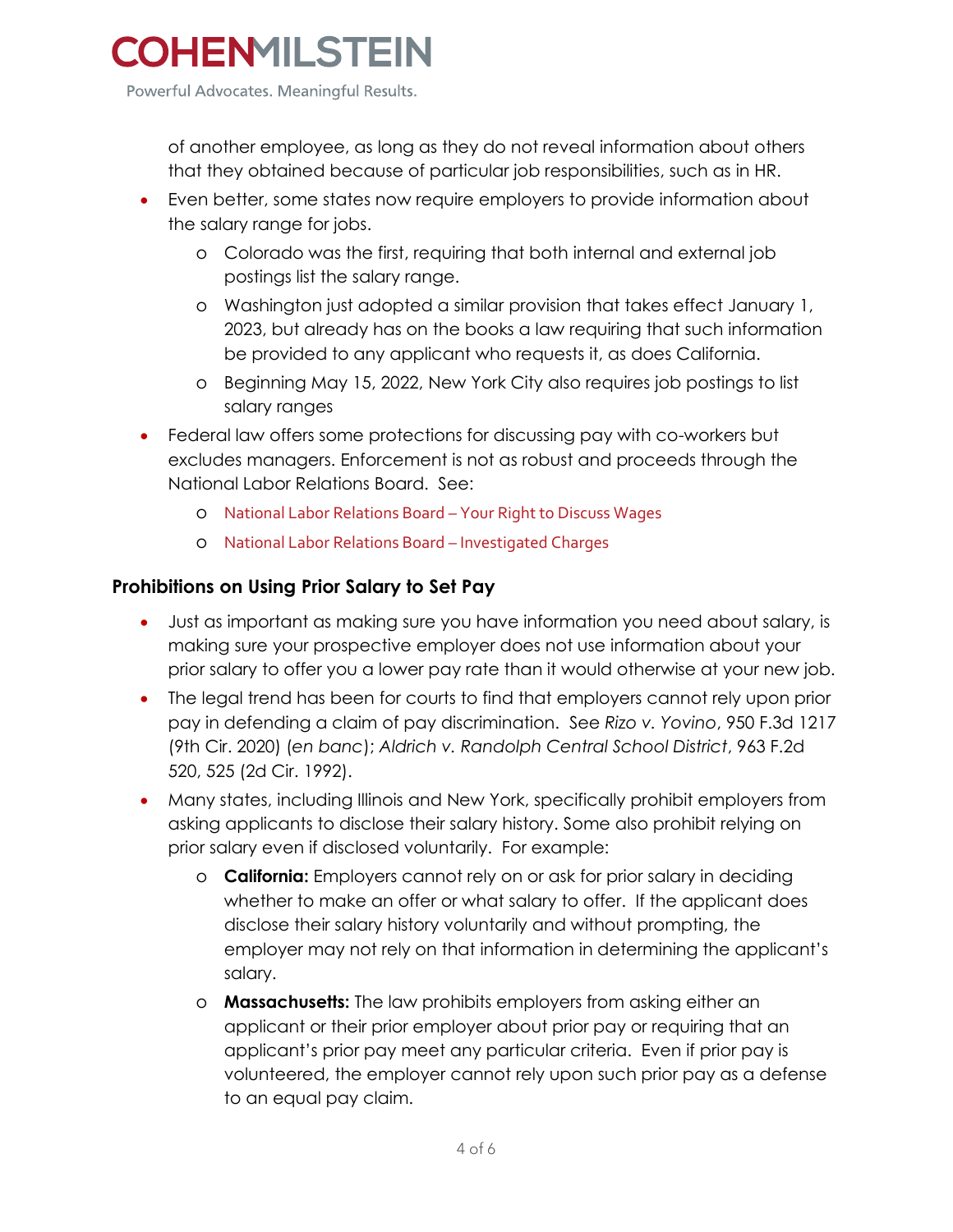Powerful Advocates. Meaningful Results.

• **Complete List of State Bans:** See [HR Drive Salary History Bans: A Running List of States](https://www.hrdive.com/news/salary-history-ban-states-list/516662/)  [and Localities That Have Outlawed Pay History Questions](https://www.hrdive.com/news/salary-history-ban-states-list/516662/)

### Legal Resources

- **How to file an EEOC charge:** [https://www.eeoc.gov/how-file-charge-employment](https://www.eeoc.gov/how-file-charge-employment-discrimination)[discrimination](https://www.eeoc.gov/how-file-charge-employment-discrimination)
- If possible, consult with an attorney first, before filing a charge with the EEOC.
	- o **Local Bar Association:** Many local bar associations have referral services that may connect you with attorneys
	- o **National Employment Lawyers Association (NELA):** NELA is the largest professional organization for lawyers who represent employees in employment disputes, you can search their directory here: <https://exchange.nela.org/memberdirectory/findalawyer>
	- o **Cohen Milstein Sellers & Toll PLLC:** We work specifically in class action, including gender pay discrimination class actions. We would be happy to consult with you: <https://www.cohenmilstein.com/contact>